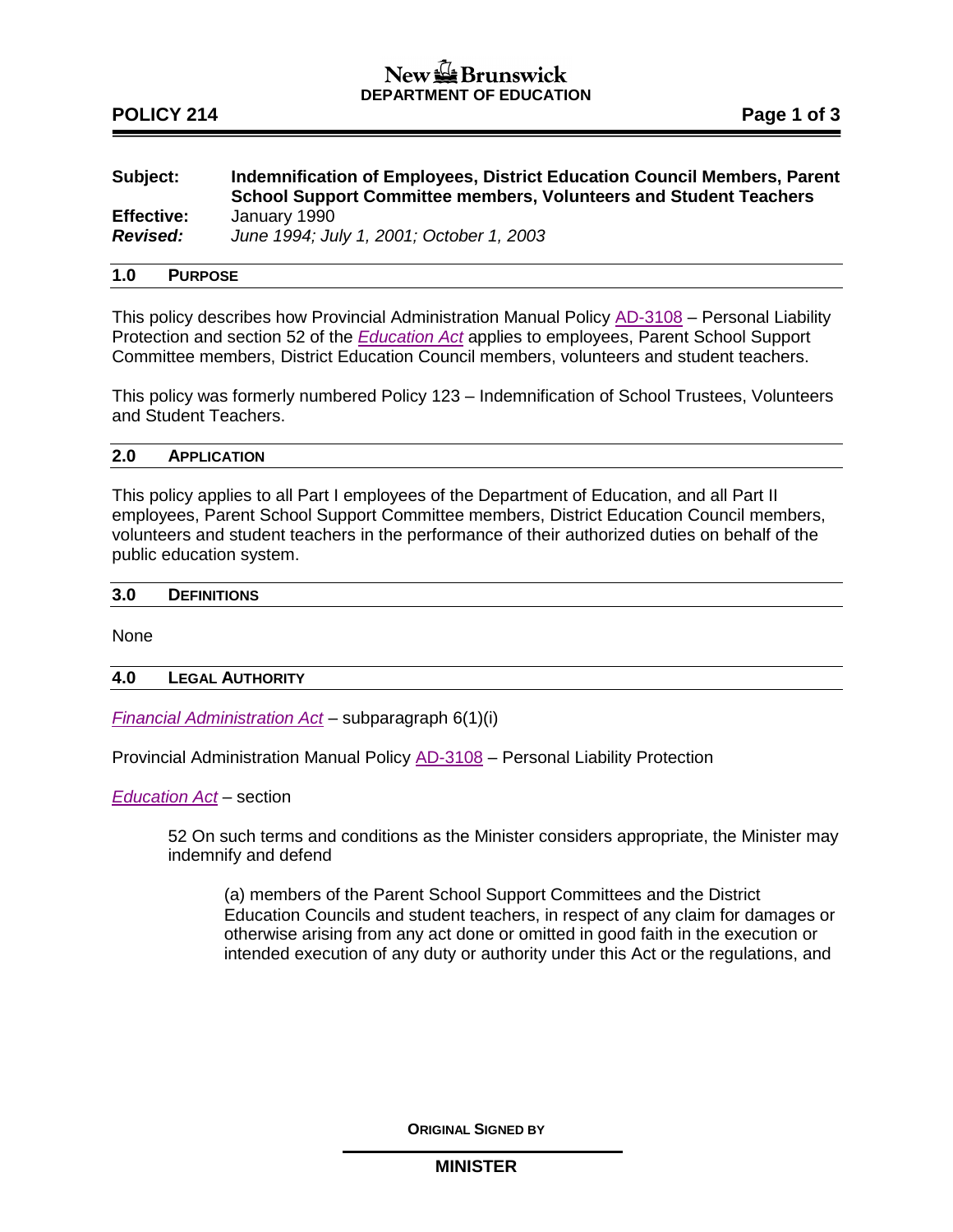(b) volunteers, in respect of any claim for damages or otherwise arising from any act done or omitted in good faith in the execution or intended execution of any instruction on behalf and with the knowledge and consent of the superintendent concerned.

## **5.0 GOALS / PRINCIPLES**

- **5.1** All persons who carry out their duties in good faith should be confident that they will be supported and protected in performing those duties.
- **5.2** The Department of Education values the commitment and dedication of the many volunteers who contribute to and enrich the quality of the public education system.

## **6.0 REQUIREMENTS / STANDARDS**

- **6.1** The Province of New Brunswick will indemnify and defend members of the Parent School Support Committees and the District Education Councils, volunteers, and student teachers in the same way as employees, in accordance with the principles and processes identified in Provincial Administration Manual Policy [AD-3108](http://intranet.gnb.ca/intellinet/adminman/adminman/3108-e.asp) – Personal Liability Protection.
- **6.2** The Department of Education must be notified immediately, in accordance with [Policy](http://www2.gnb.ca/content/dam/gnb/Departments/ed/pdf/K12/policies-politiques/e/126A.pdf)  [126](http://www2.gnb.ca/content/dam/gnb/Departments/ed/pdf/K12/policies-politiques/e/126A.pdf) – The Provision of Legal Advice to District Education Councils, if an employee, Committee or Council member, volunteer or student teacher has encountered a legal problem associated with the performance of his/her duties.

## **7.0 GUIDELINES / RECOMMENDATIONS**

## None

## **8.0 DISTRICT EDUCATION COUNCIL POLICY-MAKING**

- **8.1** A District Education Council may make policies respecting the use of volunteers.
- **8.2** A District Education Council may make policies respecting issues of liability and the handling of legal matters not inconsistent with this policy or [Policy 126](http://www2.gnb.ca/content/dam/gnb/Departments/ed/pdf/K12/policies-politiques/e/126A.pdf) – The Provision of Legal Advice to District Education Councils.

## **9.0 REFERENCES**

[Policy 126](http://www2.gnb.ca/content/dam/gnb/Departments/ed/pdf/K12/policies-politiques/e/126A.pdf) – The Provision of Legal Advice to District Education Councils